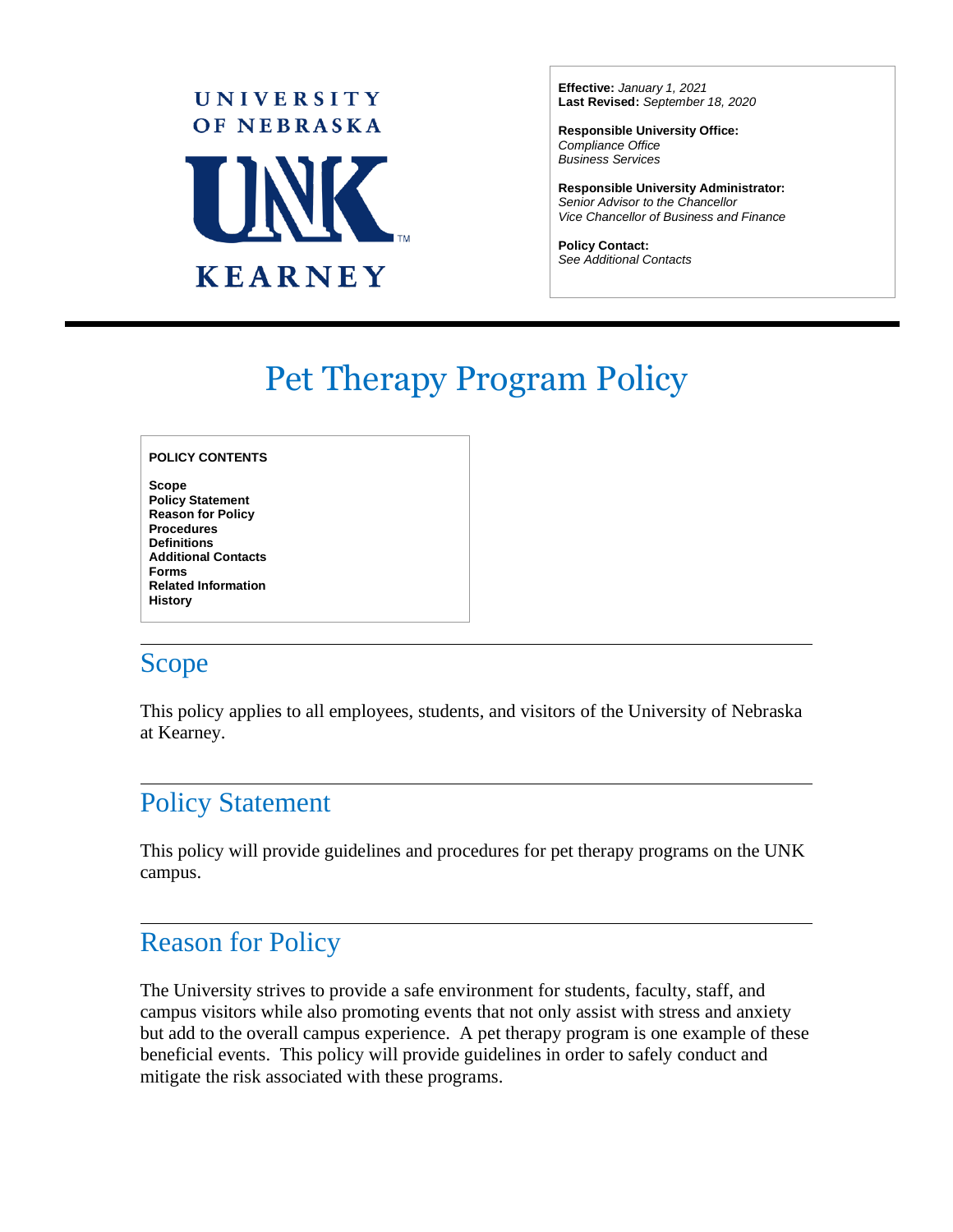### **Procedures**

#### Pet Therapy Program

- All pet therapy programs must be in collaboration with a pet therapy organization which is recognized and has contracted with the UNK.
- A pet therapy program event must be sponsored by a UNK department.
- The UNK department sponsoring the event is responsible for any costs related to the event and any damage caused by any UNK employees, students, and visitors of the pet therapy program event.
- The UNK department sponsoring the event must assign a Representative to be present during the entire pet therapy program event to monitor, ensure all applicable policies and guidelines are followed, make certain any Therapy Pet excrement has been cleaned and the area disinfected, and to clean and remove any hair as a result of the Therapy Pets shedding.
- The Representative is responsible for immediately contacting UNK Police for assistance, to report an injury to a UNK employee, student, volunteer, or visitor, or to report any damage to UNK property during a pet therapy program event.
- All pet therapy program events must be clearly marked and provide adequate notification to individuals passing by to ensure their own health and safety.

### Therapy Pet Criteria

- All Therapy Pets must be officially registered and certified with a pet therapy organization which is recognized by and has contracted with the University of Nebraska at Kearney.
- Each Therapy Pet must be up-to-date on their respective vaccinations and have a completed Certificate of Vaccinations form.
- Therapy Pets must be on leashes and under the control of their Handler the entire time they are on UNK property and/or at the event location.
- Authorized Therapy Pets are limited to dogs and cats.
- Therapy Pets must be at least one year of age.
- Therapy Pets must be well-groomed (including trimmed, filed toenails and clean teeth) and cleaned prior to each event which shall include proper bathing and/or being wiped with a wet washcloth to remove dander and saliva from the Therapy Pet's coat.
- A UNK employee or student's personal pet is not classified as a Therapy Pet unless the individual and their pet are officially registered and certified with a pet therapy organization, which is recognized by and has contracted with UNK.

### Handler Criteria

• Handlers must be a member of a pet therapy organization which is recognized by and has contracted with UNK and must agree to follow all applicable UNK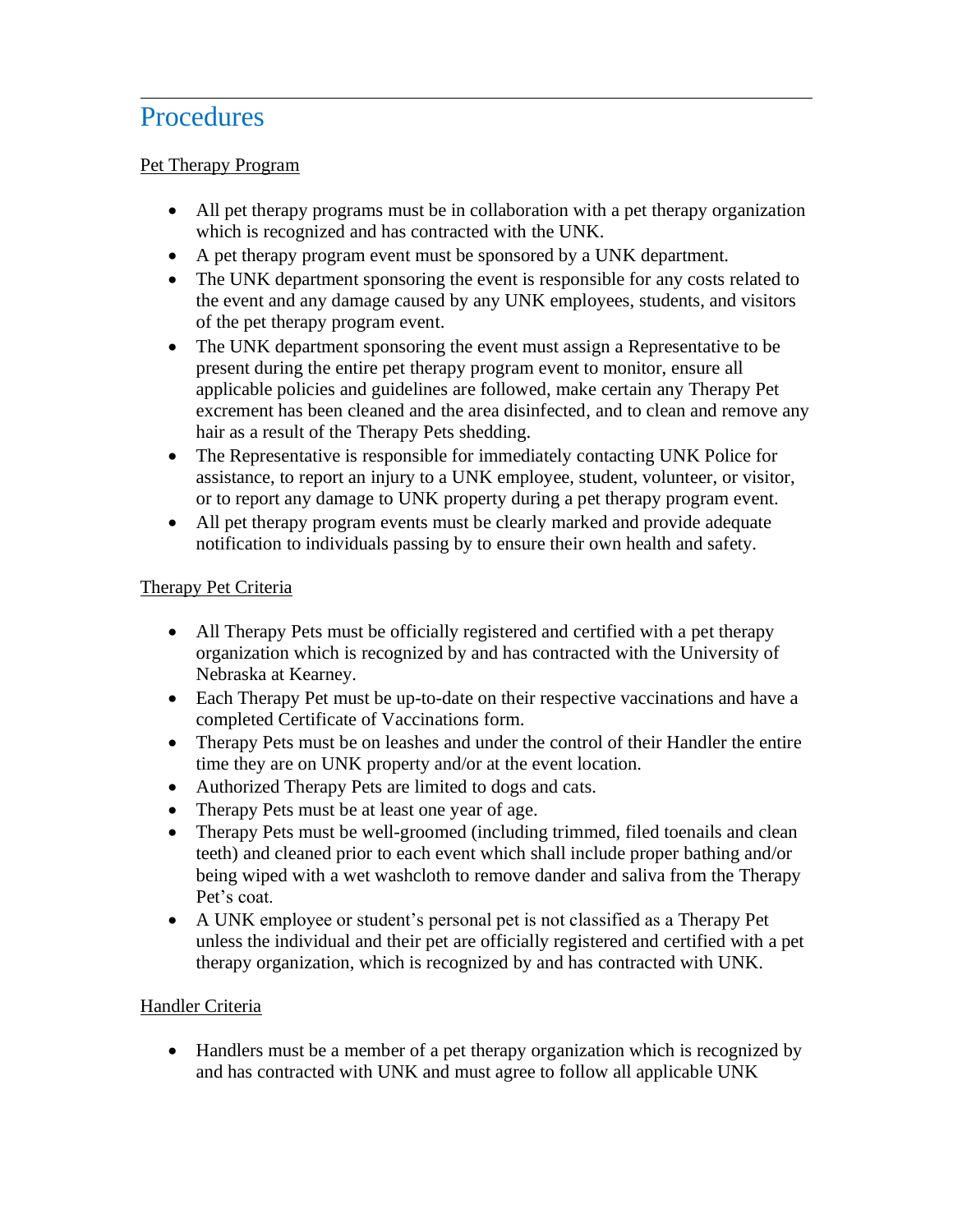policies including the terms and conditions contained in the pet therapy organization's contract with UNK.

- Handlers must be clean, well-groomed, and without the influence of alcohol and drugs while participating in a pet therapy program event.
- Each Handler may handle only one (1) Therapy Pet at a time while participating in a pet therapy program event.
- Handlers must transport Therapy Pets in a pet carrier or kept on a four (4) foot or shorter leash at all times when on UNK property and/or at the event location.
- Handlers must accept full responsibility for the pet therapy program animals including but not limited to proper disposal of excreta (i.e. double bagged and placed in a waste container outside the building or transported off UNK property), cleaning and removal of hair as a result of Therapy Pets shedding, and up-to-date and accurate information their Therapy Pet's Certificate of Vaccinations form.

#### Pre-Event Requirements

- Prior to each pet therapy program event, the sponsoring department must ensure with Business Services that the respective pet therapy organization has contracted with the University and has provided all necessary documentation including an approved certificate of insurance and an executed contract.
- At least ten (10) days prior to the potential pet therapy program event and after receiving all required contractual documents, the sponsoring department shall schedule the event in accordance with the "Use of University Property Policy."
- Prior to each pet therapy program event, the sponsoring department must provide the following to UNK Police:
	- o Date and time of the event;
	- o Location of the event;
	- o Agreement reference number for the applicable pet therapy organization;
	- o Certificates of Vaccination for each Therapy Pet that will be present at the event; and
	- o Verification of all Handlers as members of the respective pet therapy organization.

#### Exclusions

This policy shall not apply to service animals or emotional support animals as defined under the Americans with Disabilities Act, the Fair Housing Act, and any other applicable federal or state law. Employees or students seeking to have service animals or emotional support animals on campus should contact the UNK Compliance Office.

### **Definitions**

**Certificate of Vaccinations –** a form provided by UNK to Handlers for their completion which provide proof of updated vaccinations for each Therapy Pet